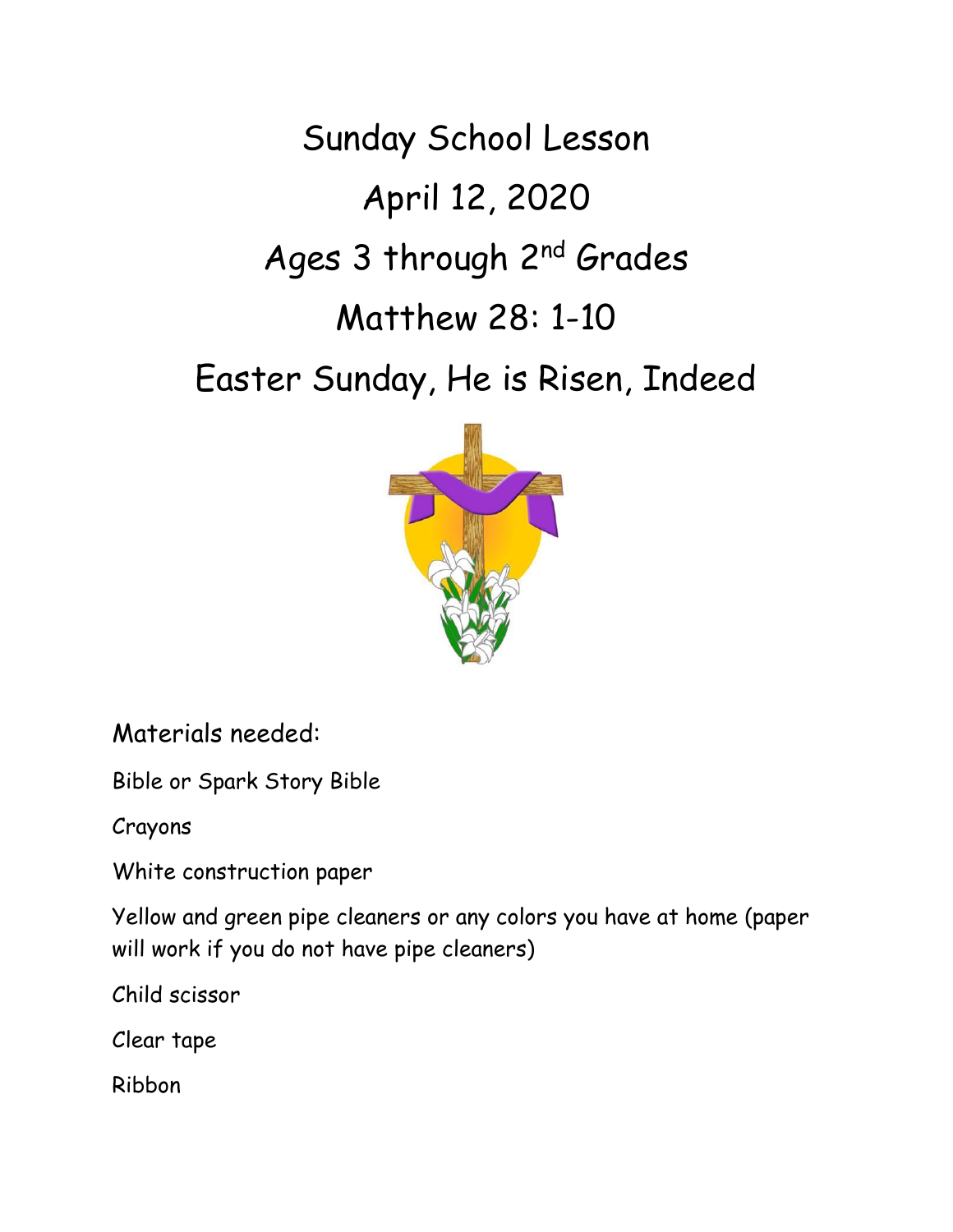- 1. Today we remember when the earth shook, the stone covering Jesus' tomb was rolled back and Mary and Mary Magdalene found the empty tomb, the Easter Story! Jesus has risen!!
- 2. Read the Story of the Empty Tomb to your child or with your child found in Matthew 28: 1-10 and on page 482 of the Spark Story Bible.
- 3. You and I have reason to be happy today!! We are happy because we know that Jesus rose from the grave and that He lives forever. But we are also happy because we know that the Bible tells us that we, too, will have everlasting life with Jesus someday!!
- 4. Easter Lily Craft: a. You or your child trace your child's hands on white paper b. Cut out the hand shapes c. Roll the hand shape vertically to form a funnel shape, secure the side with clear tape d. Roll each finger down to form the curls of each bloom e. Cut the yellow pipe cleaners (one per flower) to about 3" each. Loosely curve the yellow piece to form a U shape. Wrap the top of the green pipe cleaner at the bottom of the U f. Curl the ends of the yellow pipe cleaner to form the center of the bloom. g. Insert the completed green stem into the center of the bloom and pull through. h. Gather the flowers and wrap a ribbon around the stems to make a

bouquet. Give to someone you love!!

*5.* Sing with your child:

"Rise and Shine"

Rise and shine and give God the glory, glory.

Rise and shine and give God the glory, glory,

Rise and shine and (clap) give God the glory, glory,

Children of the Lord!!

6. Close with A Prayer